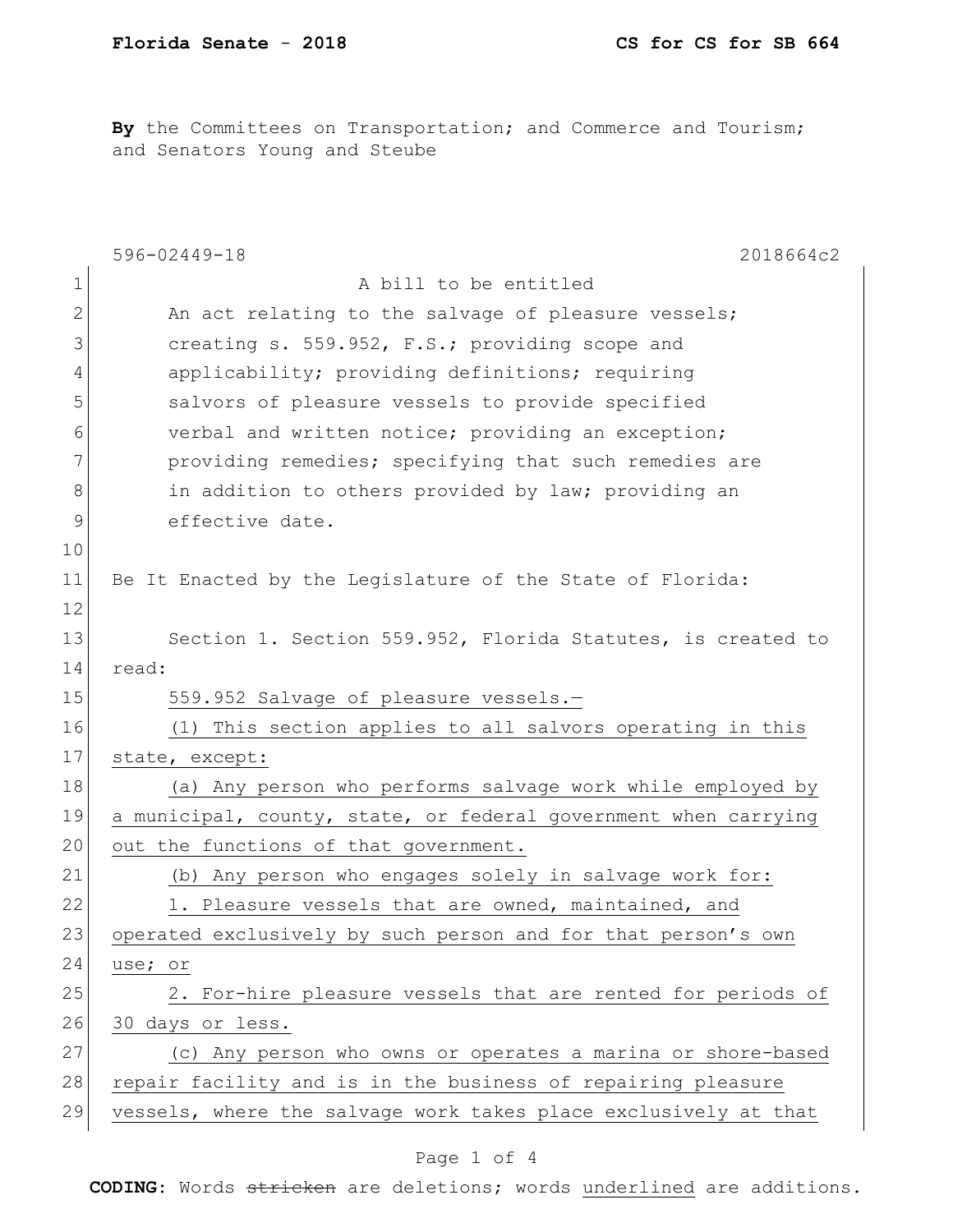|    | 596-02449-18<br>2018664c2                                        |
|----|------------------------------------------------------------------|
| 30 | person's facility.                                               |
| 31 | (d) Any person who is in the business of repairing pleasure      |
| 32 | vessels who performs the repair work at a landside or shoreside  |
| 33 | location designated by the customer.                             |
| 34 | (e) Any person who is in the business of recovering,             |
| 35 | storing, or selling pleasure vessels on behalf of insurance      |
| 36 | companies that insure the vessels.                               |
| 37 | (2) As used in this section, the term:                           |
| 38 | (a) "Customer" means the person to whom a salvor offers          |
| 39 | salvage work.                                                    |
| 40 | (b) "Employee" means an individual who is employed full          |
| 41 | time or part time by a salvor and performs salvage work.         |
| 42 | (c) "Pleasure vessel" means any watercraft no more than 60       |
| 43 | feet in length which is used solely for personal pleasure,       |
| 44 | family use, or the transportation of executives, persons under   |
| 45 | the employment, and guests of the owner.                         |
| 46 | (d) "Salvage work" means any assistance, services, repairs,      |
| 47 | or other efforts rendered by a salvor relating to saving,        |
| 48 | preserving, or rescuing a pleasure vessel or its passengers and  |
| 49 | crew which are in marine peril. Salvage work does not include    |
| 50 | towing a pleasure vessel.                                        |
| 51 | (e) "Salvor" means a person in the business of voluntarily       |
| 52 | providing assistance, services, repairs, or other efforts        |
| 53 | relating to saving, preserving, or rescuing a pleasure vessel or |
| 54 | the vessel's passengers and crew which are in marine peril, in   |
| 55 | exchange for compensation.                                       |
| 56 | (3) (a) Before a salvor may engage in the salvage operation      |
| 57 | of a pleasure vessel, the salvor shall provide the customer with |
| 58 | verbal and written notice that the service offered is not        |
|    |                                                                  |

## Page 2 of 4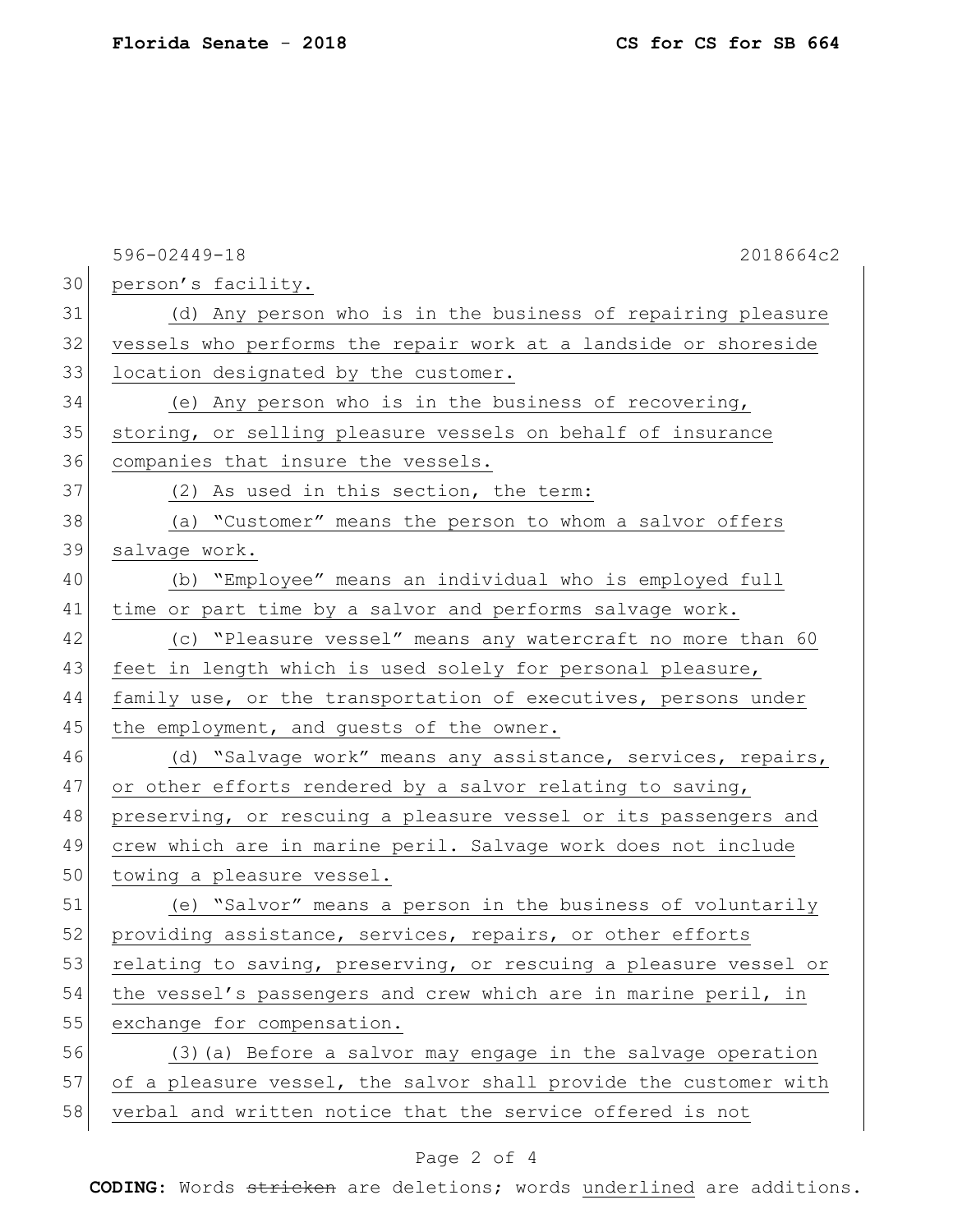|    | 596-02449-18<br>2018664c2                                        |
|----|------------------------------------------------------------------|
| 59 | covered by any towing contract. The written notice must include  |
| 60 | the following statement, in capital letters of at least 12-point |
| 61 | type:                                                            |
| 62 |                                                                  |
| 63 | THE SERVICE OFFERED BY THE SALVOR IS CONSIDERED SALVAGE          |
| 64 | WORK AND IS NOT COVERED BY ANY TOWING SERVICE CONTRACT. SALVAGE  |
| 65 | WORK ALLOWS THE SALVOR TO PRESENT YOU, OR YOUR INSURANCE         |
| 66 | COMPANY, WITH A BILL FOR THE CHARGES AT A LATER DATE. THE SALVOR |
| 67 | SHALL CALCULATE THE CHARGES ACCORDING TO FEDERAL SALVAGE LAW AND |
| 68 | SUCH CHARGES MAY EXCEED A CHARGE BASED ON A TIME AND MATERIALS   |
| 69 | CALCULATION. THE CHARGES COULD AMOUNT TO AS MUCH AS THE ENTIRE   |
| 70 | VALUE OF YOUR VESSEL AND ITS CONTENTS.                           |
| 71 | IF YOU AGREE TO ALLOW THE SALVOR TO PERFORM THE OFFERED          |
| 72 | WORK, YOUR ONLY RECOURSE TO CHALLENGE THE ASSESSED CHARGES IS BY |
| 73 | A LAWSUIT IN FEDERAL COURT OR, IF YOU AGREE, BY BINDING          |
| 74 | ARBITRATION.                                                     |
| 75 | YOU MAY AGREE TO THE CHARGES WITH THE SALVOR BEFORE WORK         |
| 76 | BEGINS, AND THAT AGREED AMOUNT SHALL BE THE MAXIMUM AMOUNT THE   |
| 77 | SALVOR MAY CHARGE. YOU HAVE A RIGHT TO REJECT THE SALVOR'S OFFER |
| 78 | OF SERVICES IF THE SALVOR WILL NOT AGREE TO A CHARGE BEFORE      |
| 79 | BEGINNING WORK.                                                  |
| 80 |                                                                  |
| 81 | (b) The salvor is relieved of providing the verbal and           |
| 82 | written notice pursuant to this subsection if there is an        |
| 83 | imminent threat of injury or death to any person on board the    |
| 84 | vessel.                                                          |
| 85 | (4) (a) Any customer injured by a violation of this section      |
| 86 | may bring an action in the appropriate court for relief. A       |
| 87 | customer who prevails in such an action is entitled to damages   |

## Page 3 of 4